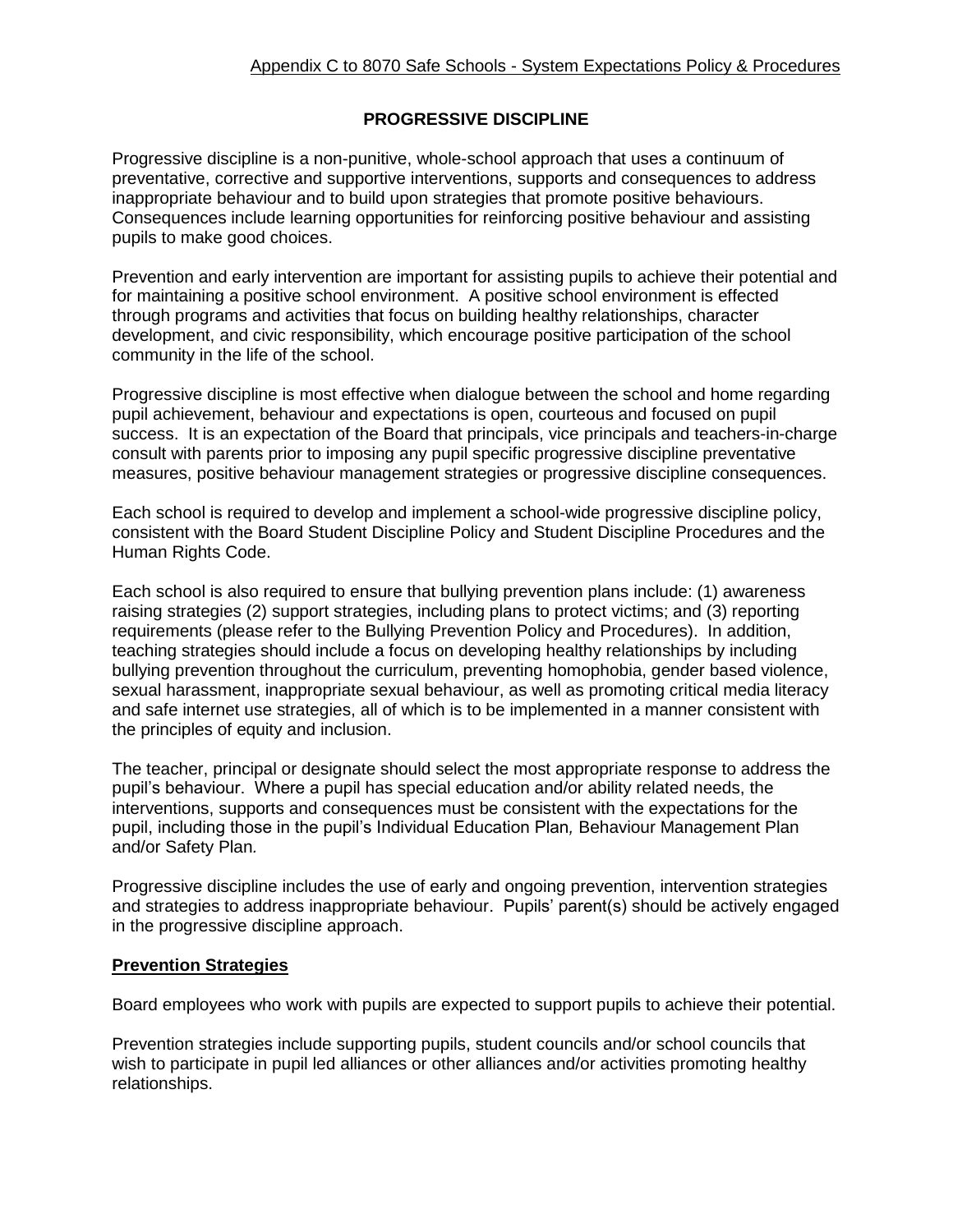# Appendix C to 8070 Safe Schools - System Expectations Policy & Procedures

Where a pupil has reported harassment, bullying or violence as a result of one or more immutable characteristics, including on any grounds protected by the Human Rights Code, or inappropriate sexual behaviour, that pupil shall be supported by the school with the provision of contact information about professional supports, such as community agencies, public health facilitates, and telecommunications forums, such as a help-phone-line or website, that the pupil may access directly for information, assistance and/or support in an effort to promote and/or develop healthy relationships.

In accordance with Policy Program Memorandum 149, schools shall be required by the Board to work with agencies and/or organizations in their community that have professional expertise with respect to issues of gender based violence, sexual assault, homophobia and inappropriate sexual behaviour. A current list of community contacts will be created and maintained electronically by the Board and made available to all schools, staff and pupils on the Board's internet and intranet websites. A Protocol outlining the process for entering into a Memorandum of Understanding with an appropriate community agency and/or organization shall be made available to schools.

Schools shall provide public health units under the responsibility of the local officer of medical health the ability to deliver their mandated public health curriculum.

The Board also expects principals/vice principals to review and amend, as appropriate, Individual Education Plans, Behaviour Management Plans and Safety Plans at regular intervals and following an incident to ensure that every pupil with ability related needs is receiving appropriate accommodation up to the point of undue hardship.

Other preventative practices include:

- Human Rights strategy pursuant to PPM 119;
- anti-bullying and violence prevention programs;
- mentorship programs;
- student success strategies;
- character education;
- citizenship development;
- student leadership;
- promoting healthy student relationships; and
- promoting healthy lifestyles.

#### **Positive Practices**

In order to promote and support appropriate and positive pupil behaviours that contribute to creating and sustaining safe, comforting and accepting learning and teaching environments that encourage and support pupils to reach their full potential, the Board supports the use of positive practices for: (1) prevention, and (2) positive behaviour management.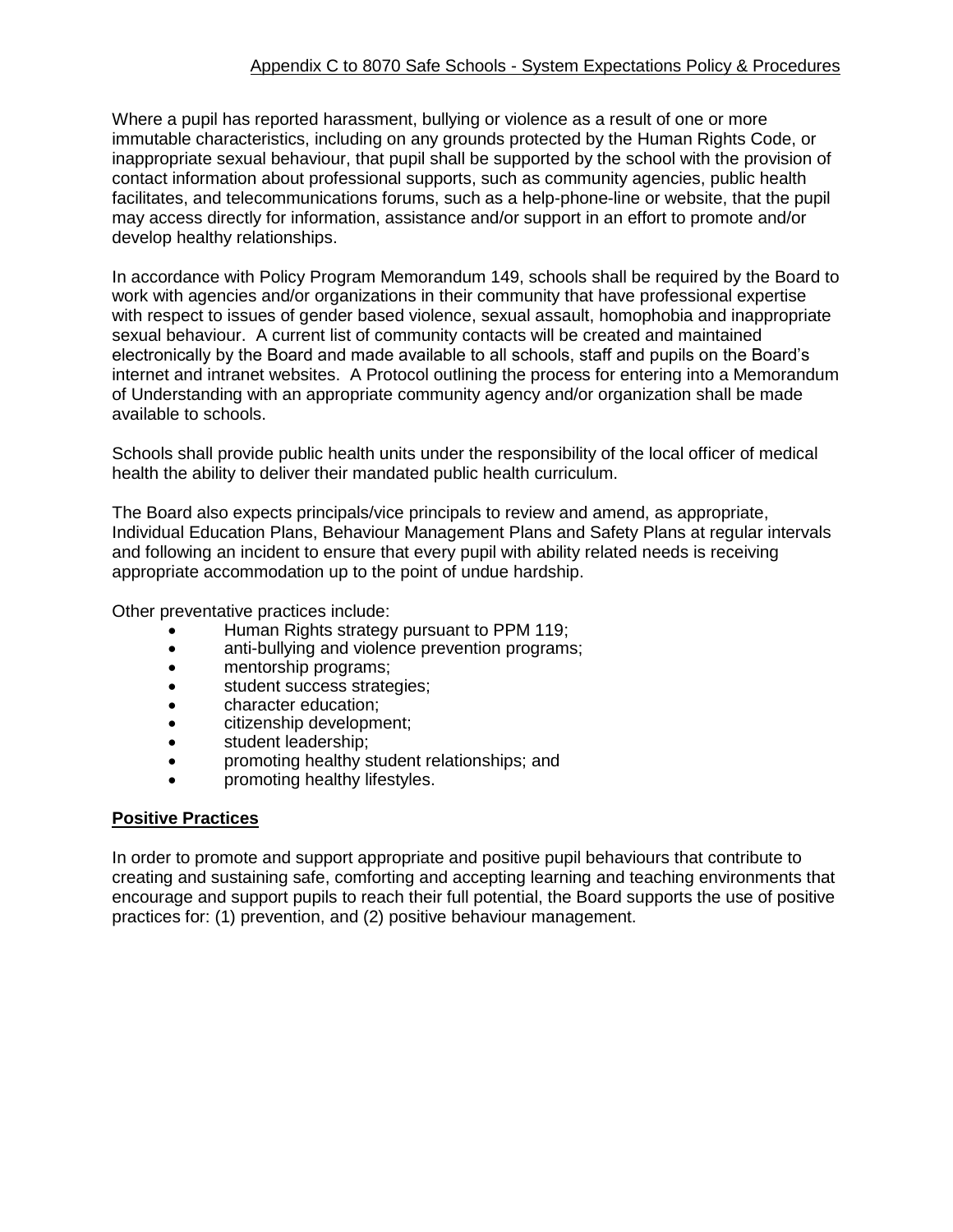Positive behaviour management practices include:

- program modifications or accommodations;
- class placement:
- positive encouragement and reinforcement;
- individual, peer and group counselling;
- conflict resolution/dispute resolution;
- mentorship programs;
- promotion of healthy student relationships;
- sensitivity programs;
- safety plans;
- school, Board and community support programs; and
- student success strategies.

The Board recognizes that, in some circumstances, positive practices might not be effective or sufficient to address inappropriate pupil behaviour. In such circumstances, the Board supports the use of progressive discipline consequences up to and including expulsion from all schools of the Board.

In circumstances where a pupil will receive a consequence for his/her behaviour, it is the expectation of the Board that the principle of progressive discipline, consistent with the Human Rights Code, Ministry of Education direction and PPM 145, will be applied in the least restrictive manner to be effective, and so as not to add to the historical disadvantage of racialized pupils and/or pupils with disabilities.

#### **Early and Ongoing Intervention Strategies - Progressive Discipline Consequences**

A teacher or the principal or vice principal, as appropriate, may utilise early and/or ongoing intervention strategies to prevent unsafe or inappropriate behaviours. These may include:

- contact with pupil's parent(s);
- oral reminders;
- review of expectations;
- written work assignment addressing the behaviour, that have a learning component;
- volunteer services to the school community;
- conflict mediation and resolution;
- peer mentoring;
- referral to counselling; and/or
- consultation between two or more of the parties.

In all cases where ongoing intervention strategies are used, the pupil's parents should be consulted.

The teacher, principal or vice principal should keep a record for each pupil with whom intervention strategies are utilized. The record should include:

- name of the pupil;
- $\bullet$  date of the incident or behaviour;
- nature of the incident or behaviour;
- **•** progressive discipline approach used;
- outcome; and/or
- contact with the pupil's parent (unless the pupil is an adult pupil).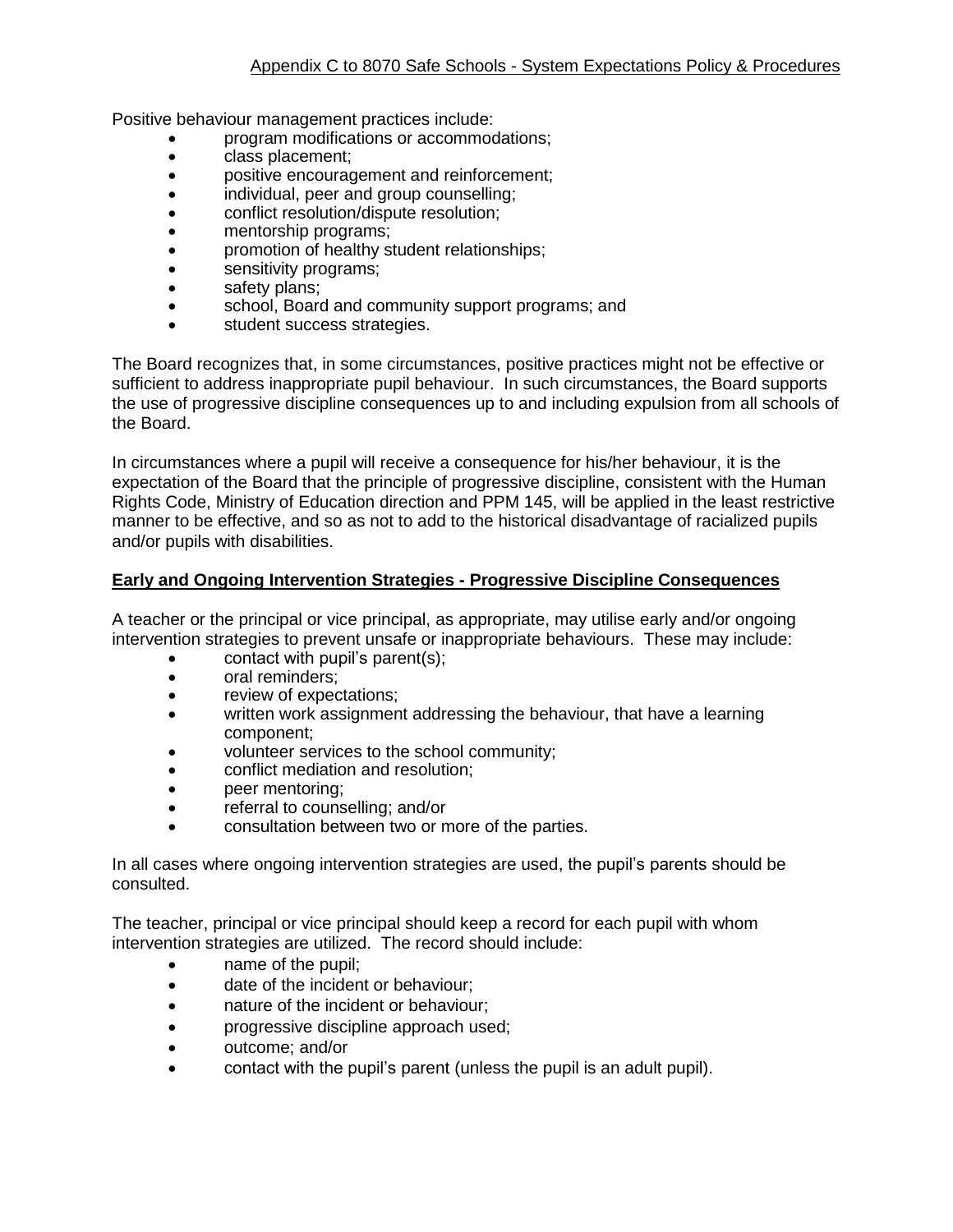# **Addressing Inappropriate Behaviour**

If a pupil has displayed inappropriate behaviour the principal or vice principal may utilize a range of interventions, supports, and consequences that are (1) developmentally appropriate, and (2) include opportunities for pupils to focus on improving their behaviour.

Inappropriate behaviour includes any behaviour that disrupts the positive school climate and/or has a negative impact on the school community.

Inappropriate behaviour may also include, but is not limited to, one of the following infractions for which a suspension may be imposed:

- any act considered by the principal to be injurious to the moral tone of the school;
- any act considered by the principal to be injurious to the physical or mental wellbeing of any member of the school community; and
- any act considered by the principal to be contrary to the Provincial*,* Board or school Code of Conduct.

If a pupil has engaged in inappropriate behaviour and it is the first time that the pupil has engaged in such behaviour, the principal or designate may choose to use a progressive discipline strategy to address the infraction.

Interventions may include:

- meeting with the pupil's parent(s), pupil and principal;
- referral to a community agency for anger management or substance abuse counselling/intervention;
- detentions;
- withdrawal of privileges;
- withdrawal from class;
- restitution for damages;
- restorative practices; and
- transfer to another class or school.

In some cases, short-term suspension may also be considered a useful progressive discipline approach.

*(material referenced from PPM 145)*

# **Factors to Consider Before Deciding to Utilize a Progressive Discipline Consequence to Address Inappropriate Behaviour**

Before applying any progressive discipline consequence, the principal/vice principal shall consider whether or not the progressive discipline consequence might have a disproportionate impact on a pupil protected by the Human Rights Code, including but not limited to race and ability and whether or not accommodation to the point of undue hardship is required.

In all cases where a progressive discipline consequence is being considered to address an inappropriate behaviour, the principal or vice principal must:

- consider the particular pupil and circumstances, including considering the mitigating or other factors;
- consider the nature and severity of the behaviour;
- consider the impact of the inappropriate behaviour on the school climate; and
- consult with the pupil's parent(s) (unless the pupil is an adult pupil).